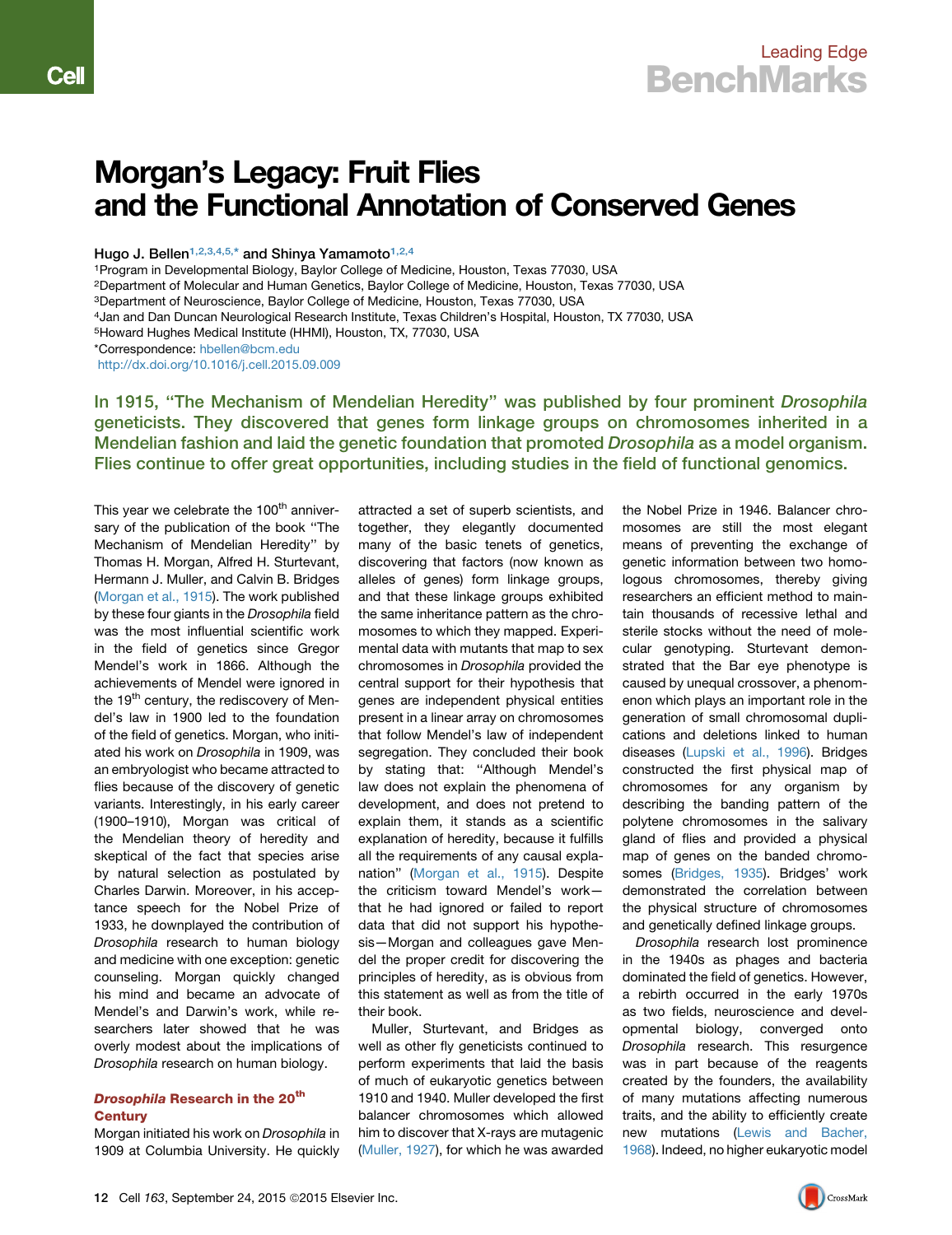organism in the seventies had the tools that allowed the manipulation of genes as elegantly and probingly as in *Drosophila*.

The use of *Drosophila* as a model organism for neuroscience and developmental biology led to discoveries that provided a lasting impact. Seymour Benzer and colleagues studied genes affecting visual behavior, olfaction, sexual behavior, learning and memory, diurnal rhythms, aging, and neurodegeneration [\(Jan and Jan, 2008\)](#page-2-5). Their work led to the discovery of numerous important genes and proteins such as the first potassium and transient receptor potential (TRP) channels, key circadian clock genes, and genes required for learning and memory. Similarly, in 1978 Christiane Nüsslein-Volhard and Eric Wieschaus decided to pursue a systematic genetic strategy to screen for mutants that affect the development of the embryo pattern and discovered many of the genes that are key players of developmental signaling pathways such as Notch, Wnt. Hedgehog, TGF- $\beta$ /BMP, and Toll/TLR (Nü[sslein-Volhard and Wieschaus, 1980\)](#page-2-6). The impact of these discoveries have permeated almost every area of biology, including medical genetics and cancer biology [\(Wangler et al., 2015\)](#page-2-7).

The ability to manipulate the *Drosophila* genome was bolstered tremendously by the technology to introduce any type of DNA into the fly genome using *P*-element-mediated transposition [\(Rubin](#page-2-8) [and Spradling, 1982](#page-2-8)). Since then numerous technologies have been developed that allow extensive biological and genetic manipulation ([Perrimon, 2014\)](#page-2-9). The ability to manipulate the fly genome has enabled numerous scientists to contribute significantly to almost all areas of biology, including genetics, developmental biology, cell biology, neuroscience, physiology and metabolism, disease mechanisms, population genetics, and evolution.

### Drosophila as a Model System for In Vivo Functional Genomics

The breadth of tools that have been developed and that are shared among the members of the fly community, in the tradition of the founders, permits sophisticated experiments that can be performed in very few model organisms. For example, these tools are being used to tease apart neuronal networks, assess and control specific behaviors, determine gene function in specific cells, and study physiological functions of proteins and metabolites. An area that has expanded significantly in the past 10 years is the study of fly genes whose human homologs cause genetic disorders. These studies attempt to better understand the basic biology of these genes and products, and attempt to probe the mechanism by which specific mutations cause pathological phenomena such as neurodegeneration ([Jaiswal et al., 2012](#page-2-10)). Approximately 60% of the  $\sim$ 13,000 protein coding fly genes are evolutionarily conserved in human, yet, a functional annotation of most of these genes is still lacking ([Yamamoto et al., 2014](#page-2-11)). Better and more detailed annotations of function and expression of thousands of *Drosophila* genes would help not only to better understand fly biology, but also to functionally annotate the human genome. Here, we will expand on some recently developed strategies that aim at providing functional data on fly genes and their expression patterns. These strategies also attempt to assess the function of human genes and provide data about the pathogenic impact of human mutations or variants.

In his 2015 State of the Union Address, President Obama announced the launch of the ''Precision Medicine Initiative,'' with the ultimate goal of improving medical care by providing individuals with tailor-made prevention and treatment strategies. Due to the resources generated through the human genome project and the recent advances in sequencing technology and bioinformatics, human geneticists can quickly identify the majority of the polymorphisms and variants in a personal genome. The real challenge in precision medicine, however, is the interpretation of such genomic data. Our ability to extract meaningful data from whole-exome sequencing data is dampened by the existence of numerous rare variants of uncertain/unknown significance and, more importantly, by the lack of in vivo functional information of the majority of human genes. Hence, high-throughput strategies to quickly assess whether or not a variant of interest have functional effects is in high demand.

Although functional information can be obtained using cultured human cells, such as iPSCs, these experiments do not provide in vivo information. *Drosophila* is an ideal model organism to fill this niche, thanks to its short-life cycle, low maintenance costs, conserved biology, and powerful genetic toolbox.

Functional annotation of genes is typically done one by one, with individual laboratories devoting years to study the role of one or a few genes in a specific biological process or pathway. As most genes are also pleiotropic, different labs often study the same genes in different processes. This level of annotation has been the mainstay and the foundation of success of *Drosophila* research. In addition to this detailed level of gene characterization, cursory but rapid function examination of conserved genes in *Drosophila* can also provide important data to fill the gap between genetic and phenotypic information.

A cursory functional annotation of genes should start with the generation of null alleles or strong loss-of-function (LOF) mutations since this will provide a reference point and a context to study the in vivo function of a gene. Once a phenotype is identified, integration and expression of human cDNA homologous to the fly gene can be tested for its rescuing ability. An example of a simple strategy is shown in [Figure 1.](#page-2-12) Integration of the yeast GAL4 transcription factor with a ribosome skipping peptide (2A) in a gene of interest will create a severe LOF allele [\(Diao et al., 2015\)](#page-2-13). Upon identification of the phenotype in the fly, rescue experiments by the UAS-human cDNA transgene that is expressed in the proper spatial and temporal domain permit testing the conservation of gene function between fly and human. Comparing the rescue efficiency of human cDNAs with reference (wild-type) versus variant (mutant) sequences is a rapid method of assessing whether a particular variant found in a human patient might be affecting the normal function of this gene. Finally, overexpression of reference and variant human cDNA sequences in wild-type flies can also lead to detection of dominant phenotypes associated with variants found in human patients.

Another key step in the functional annotation of genes is to determine the